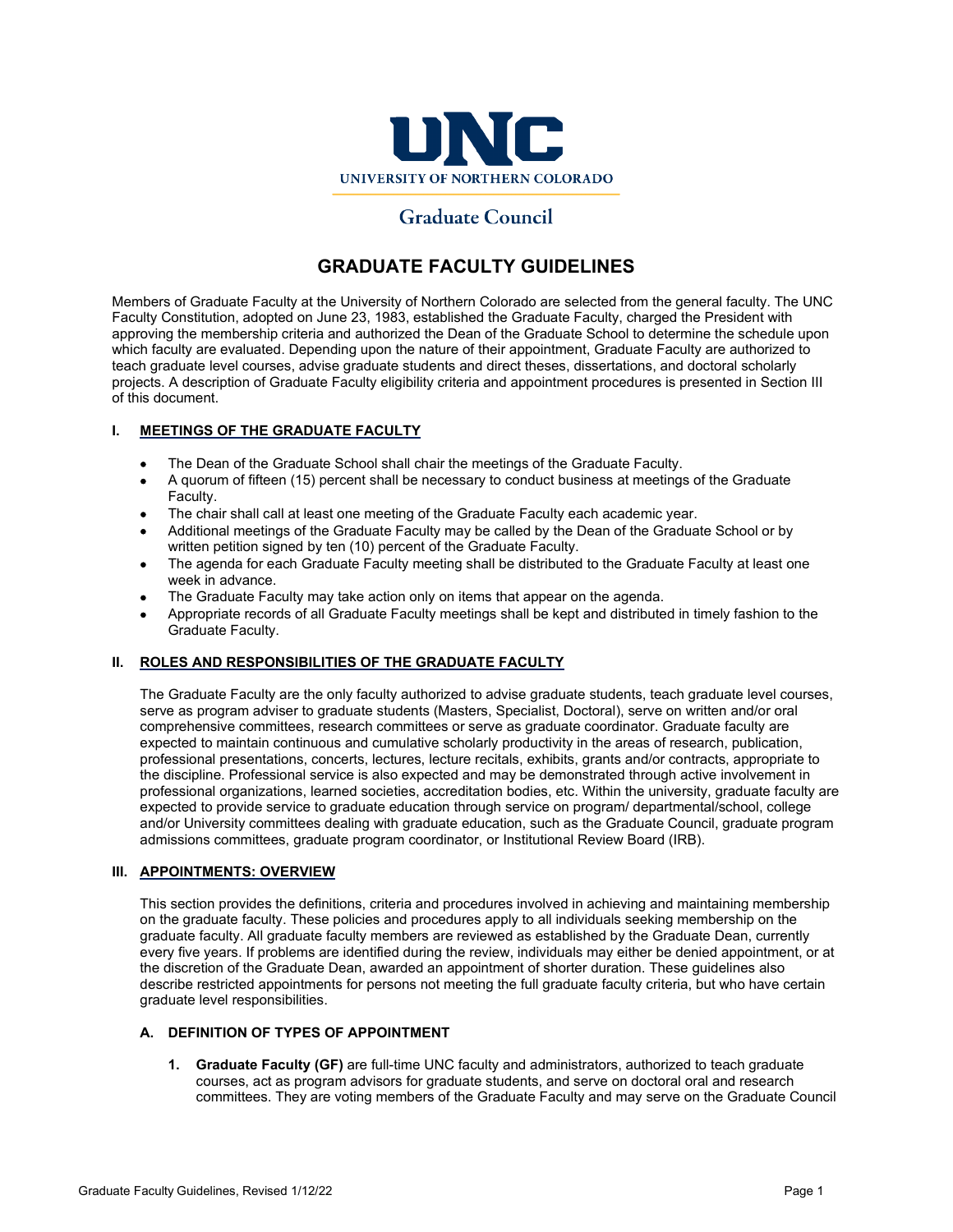and other university committees pertaining to graduate education at UNC. All graduate faculty appointments are reviewed on a regular schedule by the Graduate Council and the Dean of the Graduate School to determine whether the faculty member continues to meet membership criteria.

- **2. Graduate Faculty with Doctoral Research Endorsement (DRE)** enables a Graduate Faculty member to serve as Research Advisor for doctoral students' dissertation committees. Faculty applying for DRE must meet additional requirements beyond the qualifications of Graduate Faculty status.
- **3. Clinical Graduate Faculty (CGF)** are full-time UNC faculty, administrators, or clinic directors authorized to teach graduate courses, instruct and supervise graduate students in a clinical or practical setting, and serve on doctoral committees. If they hold a doctorate in the field, they may co-research advise students in professional doctoral programs.
- **4. Retired Graduate Faculty (RGF/DRE or RGF)** is a Graduate Faculty with Doctoral Research Endorsement or Graduate Faculty member who is retiring within twelve months and who wishes to continue as a Research Advisor (RGF/DRE) or committee member (RGF) for current doctoral students. The RGF status may also apply to a retired faculty member who plans to continue teaching at the graduate level.
- **5. Graduate Lecturer (GL)** is a status for persons with specific expertise who are allowed to teach a specific course or courses at the graduate level and/or other limited graduate program responsibilities. GL status requires recommendation by the academic unit, academic dean, and the approval by the Graduate Dean. Individuals applying for GL who do not possess a terminal degree must demonstrate that they meet the relevant college's criteria for tested experience.
- **6. Graduate Faculty Equivalence (GFE**) is a designation used to endorse faculty from other institutions of higher education who have an ongoing relationship with one or more academic units at UNC with regard to teaching and/or serving on comprehensive exam and dissertation committees. GFE may also endorse individuals who have specific skills or experience in clinical practice that would be beneficial to students in professional doctoral programs, normally Au.D. and DNP.

# **B. APPOINTMENT AND REAPPOINTMENT GUIDELINES**

# **1. Graduate Faculty**

# *a. Eligibility*

To be a member of the Graduate Faculty, an individual must be a full-time faculty member or administrator of the University of Northern Colorado. No retired faculty member can continue to serve on a doctoral committee without appointment to RGF status (see Section 5 on Retired Graduate Faculty).

# *b. Term of Appointment*

Individuals who fully meet the criteria for Graduate Faculty status are appointed to a five-year term. If problems are identified during the review, individuals may either be denied appointment, or at the discretion of the Dean, awarded an appointment of shorter duration.

# *c. Standards for Appointment and Reappointment<sup>1</sup>*

Faculty members must meet all standards listed in "Criteria for Appointment" to be appointed to a full five-year term.<sup>[1](#page-1-0)</sup> When faculty do not meet a standard, they may, upon the discretion of the Graduate Dean, be appointed for a lesser period. Before the end of the appointed term, the individual must apply for renewal of status and meet the standards stated in the Graduate Faculty Guidelines.

- *d. Criteria for Appointment.*
	- *1) Education Level* (one of the following)
		- a) Possess a terminal degree in an appropriate discipline, or
		- b) Meet the criteria for tested experience as established by the program and confirmed by the college.

<span id="page-1-0"></span><sup>1.</sup> Some new faculty members will not fully meet these standards but may be eligible for a five-year graduate faculty appointment at initial review. To be eligible the faculty member must meet the following criteria: a) have a full-time appointment; b) possess a terminal degree in an appropriate discipline awarded within the last five years; and c) have a record of scholarship meriting membership in the Graduate Faculty; or d) possess a terminal degree and have been employed for the last five years in professional positions which lacked the expectation of scholarly productivity (such as a clinical position or a contract faculty position without research required).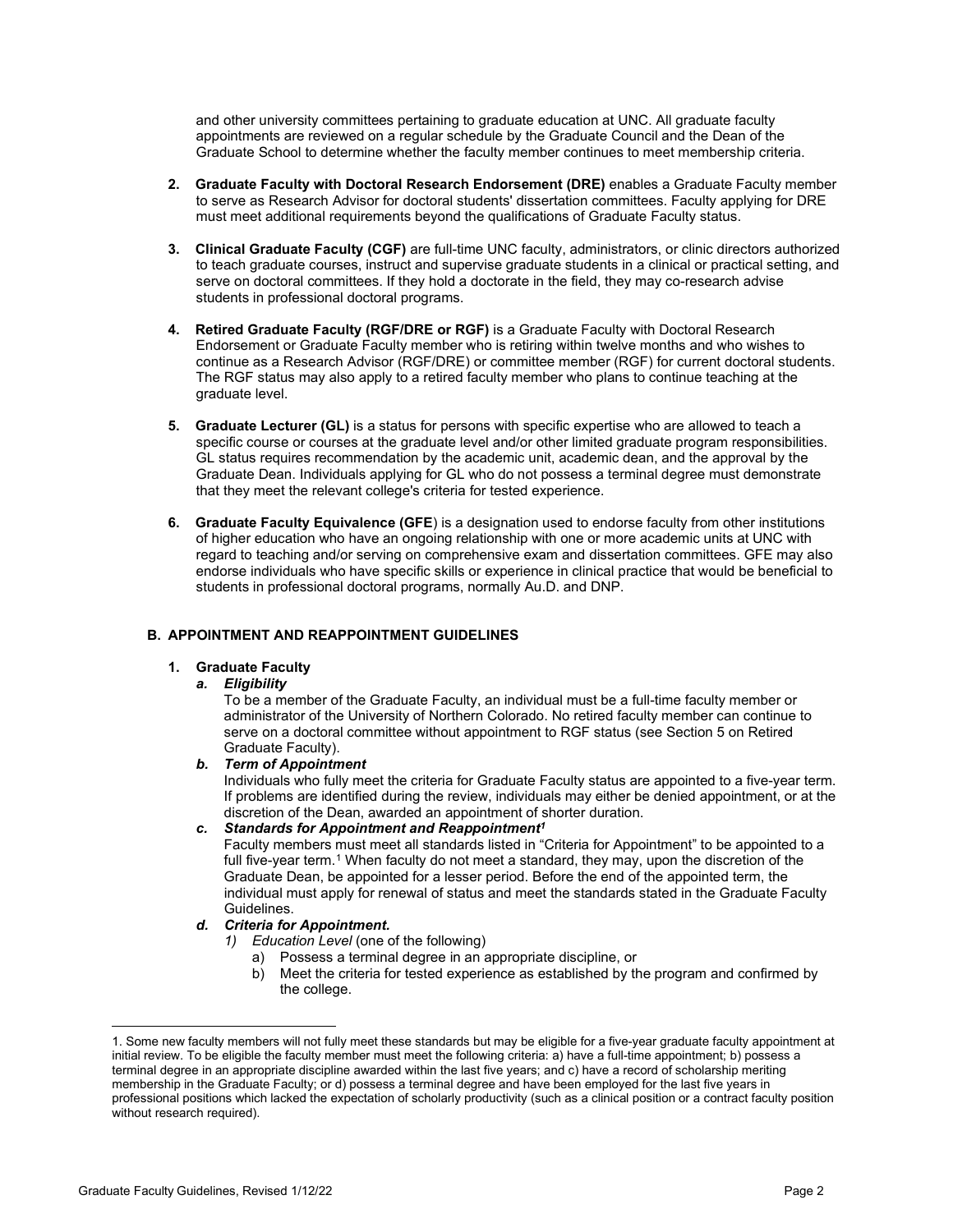# *2) Teaching/Advising*

The faculty member must demonstrate the ability to contribute to graduate education and direction of graduate studies at the Masters level or above and have a minimum of two (2) years full time teaching experience at an accredited college or university.

- *3) Scholarship*
	- a) Primary Criteria. All of the faculty member's scholarship is evaluated against three criteria: level of productivity, level of dissemination, and quality. Each of these criteria is defined below:
		- i. Level of Productivity. Scholarship must be continuous and cumulative, i.e., faculty members must produce at least one scholarly endeavor per year and create a record of scholarship in the discipline that builds on itself.
		- ii. Level of Dissemination. Although the majority of a faculty's scholarship may be disseminated at the state or regional level, at least two scholarly works must be disseminated to a national or international audience.
		- iii. Quality. Scholarship is expected to withstand the scrutiny of individuals external to the campus. Juried scholarship includes work that has passed either blind review by peer panels or editorial review. Although the majority of the faculty's scholarship may be non-juried, faculty must show that a portion has passed external review.
	- b) General Criteria. Scholarship is a fundamental activity of the Graduate Faculty and represents one of its core values. As such, Graduate Faculty members are expected to generate and disseminate new knowledge that is judged to be valuable by their peers. Since the mode of expression of scholarship is discipline specific, it is judged according to the prevailing norms of the discipline. The scholarship standard is interpreted broadly; meaning a variety of activities may be used singly or in combination to meet the requirement. Examples include:
		- publications in professional juried, edited, or refereed journals (articles, book reviews, editorials)
		- publications in professional non-juried journals (articles, book reviews, editorials, etc.)
		- juried or refereed papers presented at professional meetings (includes posters, workshops, empirical studies)
		- authored scholarly book or chapter(s) in book
		- authored textbook or chapter(s) in textbook
		- published curriculum materials including tests, monographs, or technical manuals
		- professional consultation
		- concerts, lectures, lecture recitals, professional readings and/or compositions
		- juried or invited exhibits at professional forums
		- funded scholarly grants or contracts<sup>[2](#page-2-0)</sup>
		- service as editor or on the editorial board of a refereed scholarly journal
		- white papers or position papers accepted as juried product
- *4) Service Standards* (both of the following):
	- a) University. Faculty must be actively involved in supporting and improving graduate programs from the departmental through university level. They should maintain continuous involvement and, as their tenure at the university increases, seek greater leadership in the service of graduate education.

Evidence to meet the university service standard includes:

- involvement with graduate curriculum development
- service with Graduate Council as member, leader, or on ad hoc committee
- graduate program coordinator
- graduate admissions
- special Graduate School admissions committees
- IRB (Institutional Review Board )or IACUC (Institutional Animal Care & Use Committee) member
- service on research related committees
- graduate student program committee advisement/committees
- research advisor (thesis, dissertation, or doctoral scholarly project)
- committee member (thesis, dissertation, or doctoral scholarly project)

<span id="page-2-0"></span><sup>2.</sup> A broad array of funded grants and contracts will count as evidence of scholarship for graduate faculty membership (though not for Doctoral Research Endorsement which requires grants that lead to scholarly products). They provide learning opportunities for students, student support, and support faculty research and scholarship, all of which are critical to quality graduate programs.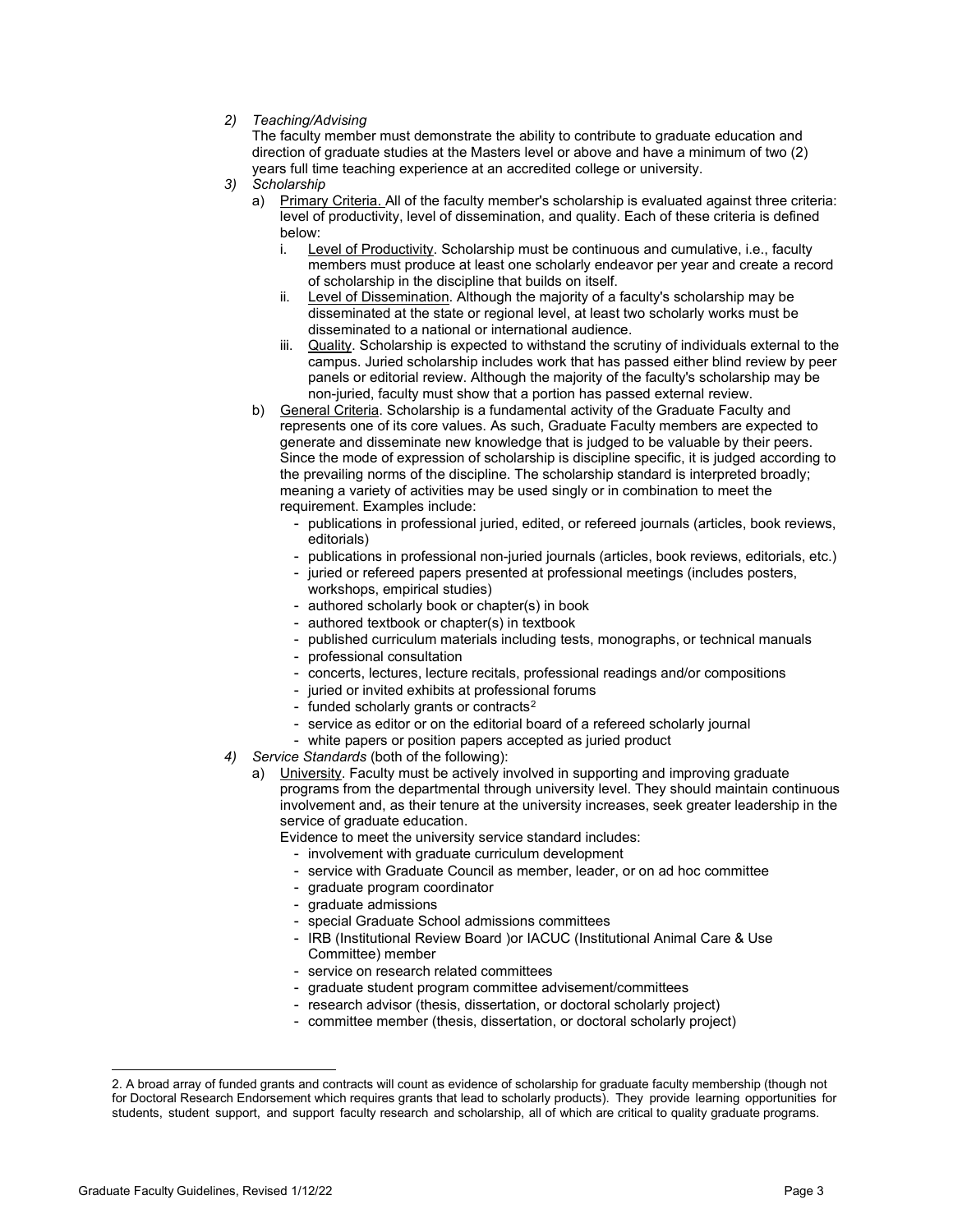- faculty representative on doctoral examination, dissertation, and scholarly project committees
- b) Professional. The faculty member is expected to maintain membership and active participation in discipline related professional associations at the local, regional and national levels.

### **2. Graduate Faculty with Doctoral Research Endorsement**

### *a. Eligibility*

Individuals must be full time members of the Graduate Faculty, or be eligible for appointment, under the criteria noted above. No retired faculty member can continue to serve as doctoral research advisor without appointment to RGF/DRE status (see Section 4 on Retired Graduate Faculty).

#### *b. Term of Appointment*

Individuals who fully meet the criteria for the doctoral research endorsement are appointed for a full term, currently for 5 years. If problems are identified during the review, individuals may either be denied appointment, or at the discretion of the Dean, awarded an appointment of shorter duration. Before the end of the five-year term, the individual must apply for renewal of status and meet the standards stated in the Graduate Faculty Guidelines.

### *c. Standards for Appointment[3](#page-3-0) and Reappointment*

To qualify for a full-term appointment the faculty member must fully meet the criteria for Graduate Faculty in addition to the following:

- *1)* Possess a terminal or doctoral degree in an appropriate discipline.
- *2)* DRE Workshop

The faculty member must attend a DRE Workshop within six (6) months prior to their application date.

- *3)* Scholarship Standards
	- a) Primary Criteria
		- i. Level of Productivity. Must meet the standard for Graduate Faculty. (See Section III. B. 1. d. on page 2)
		- ii. Level of Dissemination. The scholarship must be primarily disseminated to a national or international audience, (ie. contributions recognized at the national or international level by persons recognized and active in the same discipline).
		- iii. Quality. Most of a DRE faculty member's scholarship must be juried or peer reviewed. The standard is a minimum of three peer reviewed/juried written products or artistic performances within the five-year period preceding application.
	- b) General Criteria. The doctoral research endorsement signifies that a faculty member is a research mentor who is highly qualified to direct dissertation research. As such, faculty members holding the endorsement are expected to be role models actively engaged in their own discipline specific research or performance activity with a minimum of three written products or artistic performances that have been peer reviewed in the last five years. For written products that have been accepted for publication but have not yet appeared in print, an acceptance letter must be supplied.

This research (or performance) standard for the Doctoral Research endorsement is more narrowly focused than that for the Graduate Faculty appointment because it is specifically focused on the ability to guide the doctoral student in producing a dissertation. As such, this standard emphasizes peer reviewed written products, concerts, lecture recitals, or professional compositions.

Examples of research/performances meeting this standard include:

- scholarly books or chapters of books
- textbooks or chapters of textbooks
- monographs and/or technical manuals of a professional, discipline specific nature
- publication in juried, edited or refereed journals/periodicals

<span id="page-3-0"></span><sup>3.</sup> Some new faculty members will not fully meet these standards but may be eligible for a five-year graduate faculty appointment at initial review. To be eligible the faculty member must meet the following criteria: a) have a full-time appointment; b) possess a terminal degree in an appropriate discipline awarded within the last five years; and c) have a record of scholarship meriting membership in the Graduate Faculty; or d) possess a terminal degree and have been employed for the last five years in professional positions which lacked the expectation of scholarly productivity (such as a clinical position or a contract faculty position without research required).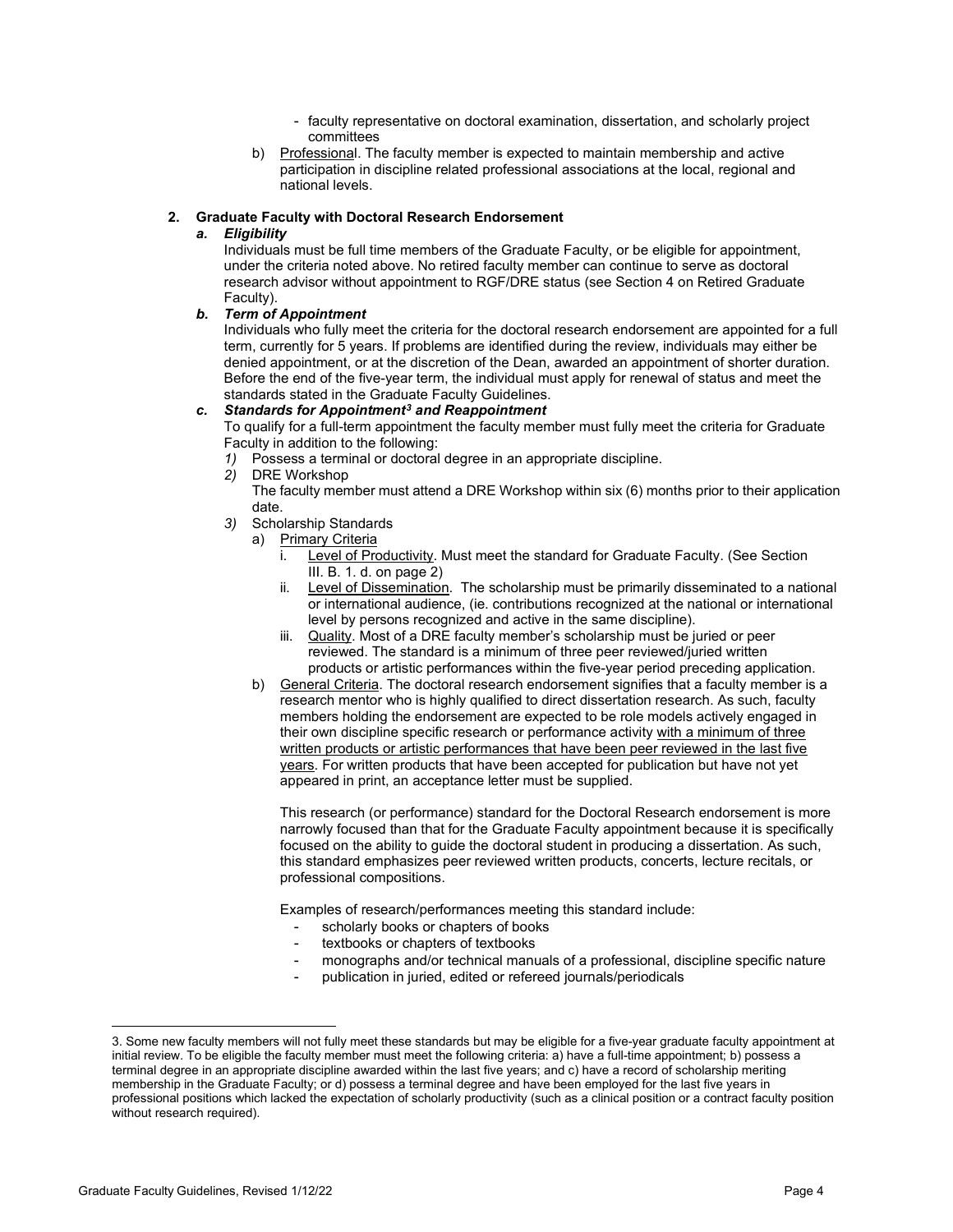- concerts, lectures, lecture recitals, professional readings, and/or professional concerts, compositions (recognized as national or international contributions)
- full juried or refereed papers that have been published in a conference proceedings
- funded scholarly grants or contracts $4$  (excludes grants not requiring scholarly products)
- service as editor or on the editorial board of a refereed scholarly journal
- *4) College Standards*

The Doctoral Research Endorsement standards, described above, are minimum standards to qualify for doctoral research endorsement. This does not preclude colleges from establishing more rigorous standards. Where a college has higher standards and communicates them to the Graduate Council, those standards shall prevail.

# **3. Clinical Graduate Faculty**

# *a. Eligibility*

Individuals must be full-time employees of the university and have relevant clinical experience, education, and any discipline-required training or licensure/certification to contribute to instruction or supervision/precepting in a graduate program with a clinical or practical focus.

# *b.* **Term of Appointment**

Individuals who fully meet the criteria for Clinical Graduate Faculty status are appointed to a five-year term.<sup>[5](#page-4-1)</sup> If issues with the application are identified during the review, such as lack of appropriate education, training, licensure/certification, individuals may either be denied appointment, or at the discretion of the Graduate Dean, awarded an appointment of shorter duration or limited scope. CGF may teach, participate in practical/clinical research, and serve as a committee member on doctoral dissertation, scholarly project, or thesis committees. If they have earned a doctoral degree, they may co-chair a doctoral committee with a faculty member who holds DRE. Before the end of the five-year term, the individual must apply for renewal of status and meet the standards stated in the Graduate Faculty Guidelines.

# *c. Standards for Appointment and Reappointment*

Faculty members must meet all standards to be appointed to a full term. When faculty do not meet a standard, they may, upon the discretion of the Graduate Dean, be appointed for a shorter term or receive an appointment with limited responsibilities.

# *d. Criteria for Appointment*

- *1) Education Level* 
	- a) Possess a terminal doctoral, professional doctoral, or terminal Masters degree in an appropriate discipline, and
	- b) have current certification or licensure in the clinical discipline if any is required; or
	- c) possess a Masters degree in the discipline and meet the sponsoring college's tested-criteria experience.<sup>[6](#page-4-2)</sup>
- *2) Teaching/Advising*

The clinical faculty member must demonstrate the ability to contribute to graduate education and direction of graduate studies at the Masters level or above and have a record of sustained success in a clinical or practice setting.

- *3) Scholarship*
	- c) Primary Criteria. In most cases, clinical faculty do not have the same contractual responsibilities for research productivity and dissemination as non-clinical, tenure track faculty. At the same time, clinical instruction and oversight may require research activity that is practical or applied and contributes to the discipline. The research of clinical faculty should be evaluated on the following criteria:

<span id="page-4-0"></span><sup>4.</sup> Although all grants and contracts require a peer review process, some do not require scholarly products. For example, some training grants provide student support and do not require the faculty member to engage in scholarship. Only grants that produce scholarly products such as research reports, curriculum materials or monographs, will count as juried publications and toward the doctoral research endorsement.

<span id="page-4-1"></span><sup>5.</sup> If a faculty member needs specific licensing/certification to teach or practice within the discipline, then loss of or failure to renew that license/certificate will result in withdrawal of CGF upon notification by department/program.

<span id="page-4-2"></span><sup>6.</sup> The expectation of the Graduate School is that those who mentor or co-mentor doctoral students should have an earned doctoral degree. Those with a Masters degree (unless it is a terminal Masters degree) and tested experience should not serve as research advisors or co-research advisors on doctoral committees. This standard is based on the requirements of the Higher Learning Commission guidelines for determining qualified facult[y https://download.hlcommission.org/FacultyGuidelines\\_OPB.pdf.](https://download.hlcommission.org/FacultyGuidelines_OPB.pdf)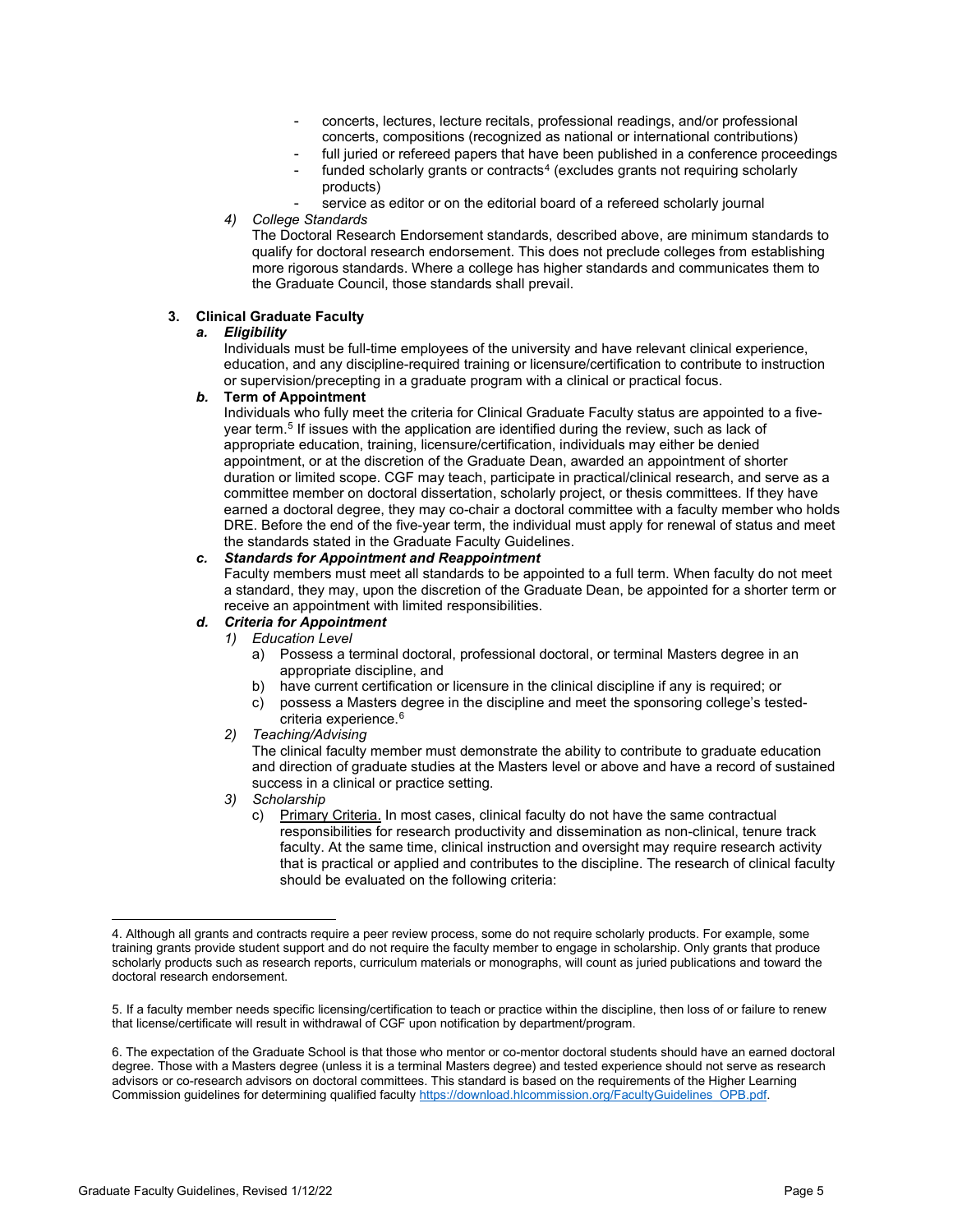- i. Sustained record of professional productivity that contributes to departmental scholarship.
- ii. Sustained record of clinical activities that contribute to student learning and student research.
- iii. Research or scholarship activities that impact practice and are disseminated to practitioners regionally or nationally through workshops, conferences, or other means appropriate to the discipline.

Examples of such productivity may include:

- research on clinical equipment or new products to evaluate usefulness in patient care or clinical practice,
- scholarship that contributes directly to advancements in patient care or clinical practice,
- presentations at state, regional, or national conferences,
- articles in publications for practitioners, or
- participation in clinical standards setting and resource development for clinical teaching at the regional or national level.
- *4) Service Standards* (both of the following):
	- a) University. Faculty must be actively involved in supporting and improving graduate programs at the departmental, college, or university level. They should maintain continuous involvement and, as their tenure at the university increases, seek greater participation in the service of graduate education.

Evidence to meet the university service standard includes:

- involvement with graduate curriculum development,
- involvement with data collection in a clinical or practice setting,
- supervision of students in clinical or other practical settings,
- active community engagement through clinical practice,
- involvement in graduate admissions committee,
- graduate student program committee advisement/committees,
- co-research advisor for doctoral scholarly projects (working with DRE faculty),
- committee member (thesis or doctoral scholarly project).
- b) Professional. The faculty member is encouraged to maintain membership and active participation in discipline related professional associations, which may include licensing, certifying, or accrediting organizations, at the local, regional, and national levels.

# **4. Retired Graduate Faculty with Doctoral Research Endorsement**

#### *a. Eligibility*

To be a member of the Retired Graduate Faculty with DRE (RGF/DRE) an individual must be a fulltime employee of the University of Northern Colorado prior to retirement. In order for retiring faculty to continue as doctoral research advisors to their current doctoral committees, they must apply for and be appointed as RFG/DRE *prior* to their retirement. In exceptional circumstances, retired faculty may be permitted to apply for RGF/DRE up to the end of the first semester post-retirement. Applicants for RGF/DRE should:

- 1) be a member in good standing of the Graduate Faculty,
- 2) have held GF/DRE status for a period of five (5) years, and
- 3) have attended a DRE workshop within the past three (3) years. Applicants for RGF/DRE status who have not attended a DRE workshop in the previous three years must complete the DRE workshop prior to RGF application. If the applicant fails to attend a DRE workshop, that individual must enlist a co-research advisor for any current doctoral research committees.

# *b. Term of Appointment*

Faculty members apply for this status *prior* to retirement from the University through the current GF application procedures. RGF/DRE status is granted for one, 3-year, non-renewable term. RGF/DRE status allows the faculty member to teach graduate courses and is restricted to doctoral research committees already appointed at the time of the faculty member's retirement. At the end of the three-year term, retired faculty who intend to continue teaching should apply for Graduate Lecturer status. RGF/DRE are subject to all policies outlined in the Graduate Faculty Guidelines.

# **5. Retired Graduate Faculty**

#### *a. Eligibility*

To be a member of the Retired Graduate Faculty (RGF) an individual must be a full-time employee of the University of Northern Colorado prior to retirement. In order for retiring faculty to continue as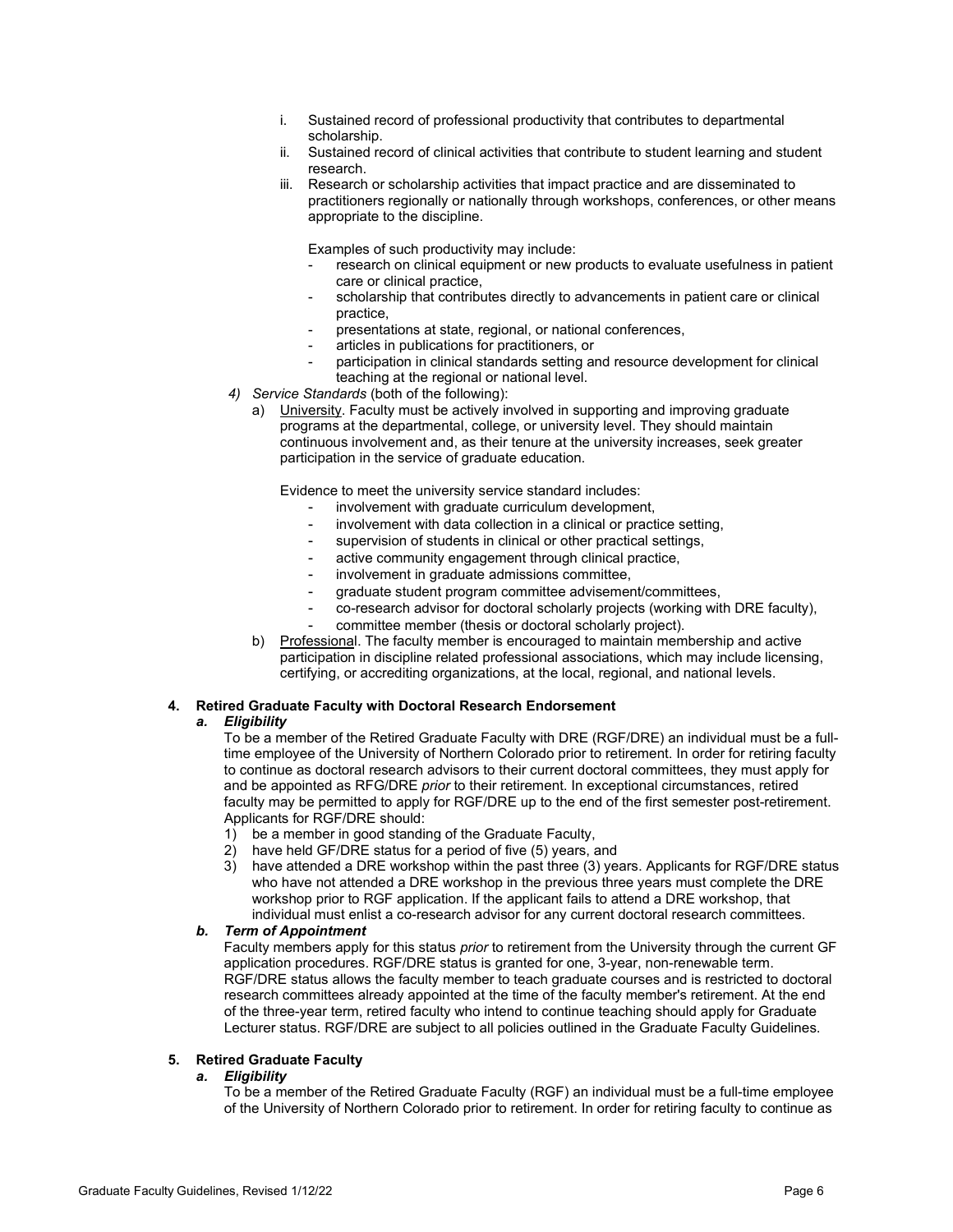members of their current doctoral committees, they must apply for and be appointed as RFG *prior to* their retirement. Applicants for RGF should be a member in good standing of the Graduate Faculty with current GF status at the time of their retirement.

# *b. Term of Appointment*

Faculty members apply for this status *prior* to retirement from the University through the current GF application procedures. RGF status allows the retired faculty member to teach graduate courses and to remain as a member of doctoral committees already appointed at the time of the faculty member's retirement. The status is granted for one, 3-year non-renewable term. At the end of that term, retired faculty who continue teaching should apply for Graduate Lecturer status. RGF are subject to all policies outlined in the Graduate Faculty Guidelines.

# **B. APPLICATION AND EVALUATION PROCESS**

# **1. Initial Appointments**

- *a.* Individuals seeking any Graduate Faculty status must complete and submit an application, along with appropriate documentation of eligibility to the academic Unit Head to initiate the review and recommendation process.
- **b.** Reviews by and recommendations from the following parties, in the order listed below, are required to achieve the requested status.
	- Chair/School Director
	- Academic Dean [or designee] review and recommendation
	- Graduate Council: Standards Committee and Full Council
	- Graduate Dean [or designee]
- *c.* Individuals appointed to the Graduate Faculty are notified in writing by the Graduate Dean of the nature and terms of the appointment.
- *d.* If a faculty member is not recommended for the requested status at any level of the review, he/she shall be notified in writing of the negative recommendation [that is, by the Department Chair, Dean, Graduate Council, or Graduate Dean], and provided with specific steps to be taken in order to achieve approval.
- **2. Reappointments** (These must be tied to the Faculty Evaluation Procedures, and should occur as part of a comprehensive review, i.e., promotion, tenure or post-tenure review)
	- *a.* It is the responsibility of all graduate faculty to reapply *prior to* the expiration of their current appointment. Individual graduate faculty appointments may be reviewed earlier than the normal cycle at the discretion of the Graduate Council or Dean of the Graduate School.
	- **b.** Initiating the Reappointment request: The faculty member submits a completed application and appropriate supporting documentation of eligibility for reappointment to the Unit Head who initiates the review process.
	- *c.* Review and recommendation for reappointment requires approval of the same parties as in initial appointment (Chair/School Director and College Dean; then Graduate Council, Graduate Dean).
	- *d.* Faculty who do not meet the criteria for reappointment to the Graduate Faculty will be notified by the Graduate Dean.
	- *e.* Retired Graduate Faculty (RGF and RGF/DRE) is a one-time appointment for a three-year term with no renewal allowed.

# **C. DOCUMENTATION REQUIREMENTS**

# **1. Initial Appointments**

An applicant is responsible for providing application and materials sufficient to support appointment to the Graduate Faculty, GF with Doctoral Research Endorsement, Clinical Graduate Faculty, Retired Graduate Faculty, RGF with DRE, and, Graduate Faculty Equivalence. \ At a minimum, the supporting materials must document achievements for the review period (currently this is five years), which is the focus of the Graduate Council review. The applicant must file an electronic application, current CV and, in the case of DRE applications, the first page of written products or performances cited in the application or letters of acceptance for publication.

# **2. Reappointments**

Before the end of the five-year term, the individual must apply for renewal of status and meet the standards stated in the Graduate Faculty Guidelines. The focus of a reappointment review is on the time period since the last appointment or reappointment. The applicant must file an electronic application and provide the same materials as for the initial appointment review.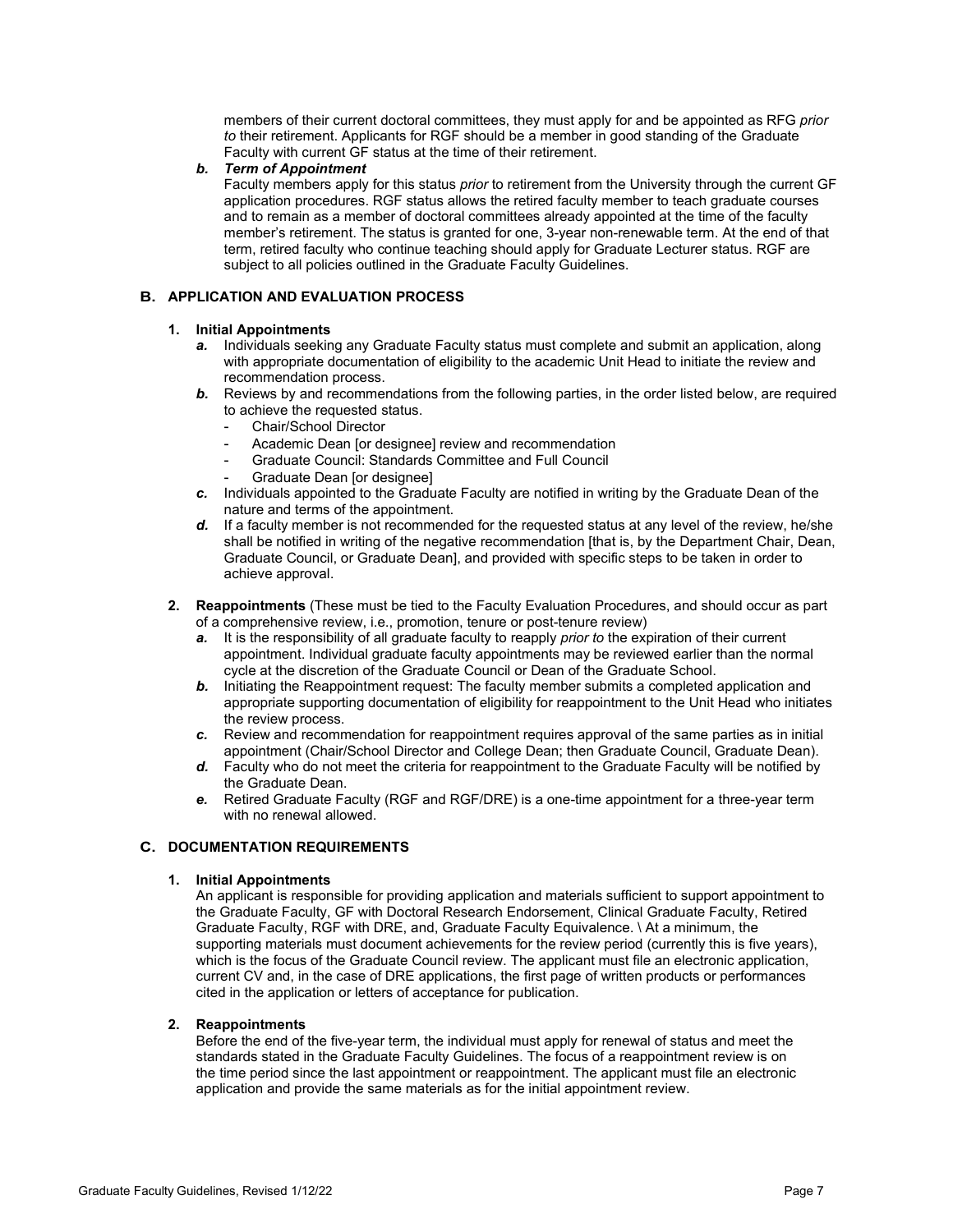# **D. RESTRICTED APPOINTMENTS FOR GRADUATE LEVEL ASSIGNMENTS**

# **1. Graduate Lecturer**

# *a. Eligibility*

This status is reserved for persons who do not meet criteria for Graduate Faculty. It may be awarded to any of these groups: full-time UNC employees, part-time UNC employees, retired UNC employees and individuals otherwise unaffiliated with UNC. No one who is currently an enrolled or admitted UNC graduate student, including Teaching Assistants and Graduate Assistants, may teach any graduate level class offered by UNC, except for Professional Renewal Courses (513).

# *b. Roles and Responsibilities*

Graduate Lecturers typically are restricted to teaching specified courses, either on or off campus. They may also be assigned other restricted graduate level responsibilities such as program advising or service on graduate student committees with prior approval of the Graduate Dean.

# *c. Standards*

- *1) Educational Background Standards* (one of the following)
	- a) Has an earned doctorate, OR
	- b) Is a recognized authority and/or possesses demonstrable expertise in the appropriate discipline or assigned teaching area, OR
	- c) Possesses an appropriate master's degree and meets previously established tested experience criteria.
- *2) Teaching Standards*
	- a) Prior college teaching, relevant to course(s) assigned or
	- b) Ability/potential for graduate-level teaching.
- *3) Scholarly Activity Standards*

Demonstrates evidence of scholarly and professional activity with an emphasis on activities related to assigned courses, including, but not limited to, publications, professional papers, and other research in the arts, exhibits, concerts or other professional presentations or creative compositions. Such scholarly and professional activity must be documented in the CV and/or other materials submitted with the Graduate Lecturer appointment request.

# *d. Application and Evaluation Procedures*

- *1)* Applications should be submitted to the Academic Unit Head and then to the College Dean well in advance of the beginning of the term of appointment to facilitate appropriate review.
- *2)* In the event that the Graduate School identifies individuals who are not members of Graduate Faculty or who do not have Graduate Lecturer approval, but who have been assigned responsibility for teaching graduate courses, the Graduate Dean will notify the Department head/School Director and the College Dean, requesting evaluation materials for Graduate Lecturer review. Failure to gain approval as a Graduate Lecturer may lead to withdrawal of graduate credit for students in the classes taught by the unapproved faculty.
- *3)* Approval as a Graduate Lecturer does not in any way alter the normal hiring approval process and hiring pool requirements as administered by the Office of Academic Affairs.

# **e.** *Term of Appointment*

Graduate Lecturer terms are for five years, both for initial appointments and reappointments. Before the end of the five-year term, the individual must apply for renewal of status.

# **2. Graduate Faculty Equivalence**

# *a. Eligibility*

The Graduate Faculty Equivalence designation is reserved for faculty members from other institutions of higher education who contribute to UNC graduate programs through reciprocal and/or individual agreements.

# *b. Roles and Responsibility*

Graduate Faculty Equivalence appointments are limited to a specific purpose and term, and terminate automatically when the relationship with UNC ends. They are typically restricted to teaching and advising graduate students and serving on graduate committees. Persons who have only the Graduate Faculty Equivalence approval are ineligible for the Doctoral Research endorsement, so they may not chair a doctoral research committee.

# *c. Standards*

These faculty members must meet all standards for Graduate Faculty (as described above) and are reviewed by the Dean of the Graduate School or the Dean's designee.